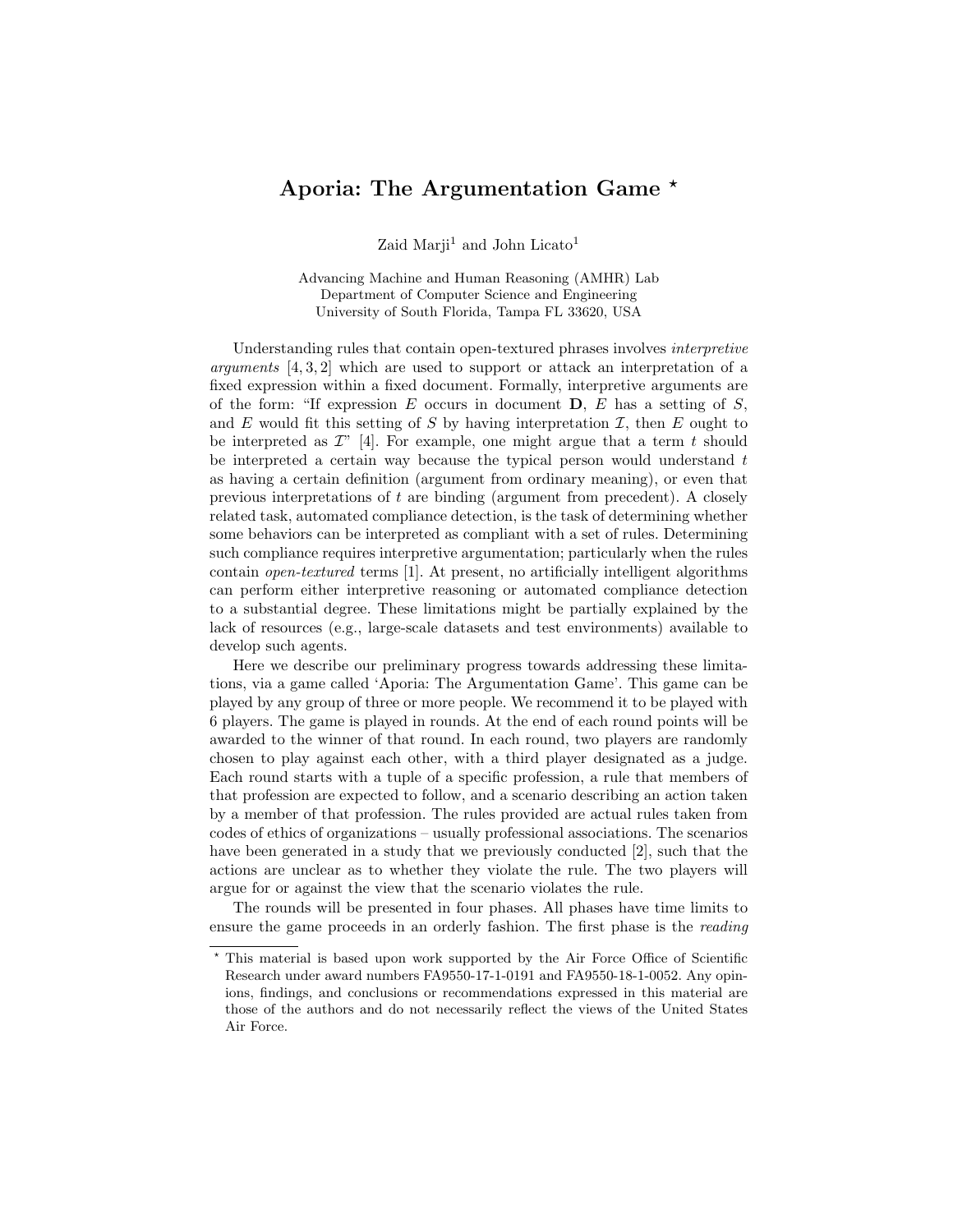#### 2 Z. Marji et al.

phase where a rule and an associated scenario are presented. The players will be given a specified amount of time to read the scenario and think about their responses. Next is the first argument phase where the first player will declare whether they will argue for or against the professional's actions, and then present their argument within the allotted time. Next is the second argument phase where the second player will have to present counter arguments within their allotted time in order to cast doubt on the validity of the first player's arguments. The fourth and final phase is the *judging phase* where the judge will need to decide who the winner is. The judge will need to provide an explanation for their choice and announce the winner also within the allotted time. Once a winner is declared, the winner gets awarded a point, the round ends, and a new round will begin. A new set of players will be selected for the new round.

Aporia is intended to be used in multiple ways, which will benefit the study of interpretive argumentation and its automation. First, the arguments given by players can later be given to participants who will serve as judges in an experimental environment. This allows us to study the degree to



Fig. 1: Example of Aporia after a round is completed.

which various factors affect the evaluation of interpretive arguments, as we can experimentally manipulate superficial factors such as argument length, gender of the arguers, etc. Secondly, the record of arguments and judgments made by players can comprise a dataset that can then be used to train and test artificially intelligent agents. These agents, we hope, will eventually play the game against human players, thus setting the stage for the development and testing of automated interpretive reasoners.

Using the aforementioned methodology we ran 48 game rounds, collecting tuples of arguments, judgements, and explanations.<sup>1</sup> We had  $125$  scenarios to select from. The scenario selection was made randomly. We have collected data from 41 unique scenarios. We had five scenarios with more than one entry; two of which have 3 entries each, while the other three have 2 entries each. The scenarios that were played repeatedly show the power of this method to collect interesting datasets, since we find different players when given the choice to choose whether to argue for or against will choose differently and we also find that the winners of the arguments can be on either side of the issue. An example of a scenario with

<sup>1</sup> The dataset can be found at https://github.com/Advancing-Machine-Human-Reasoning-Lab/aporia-dataset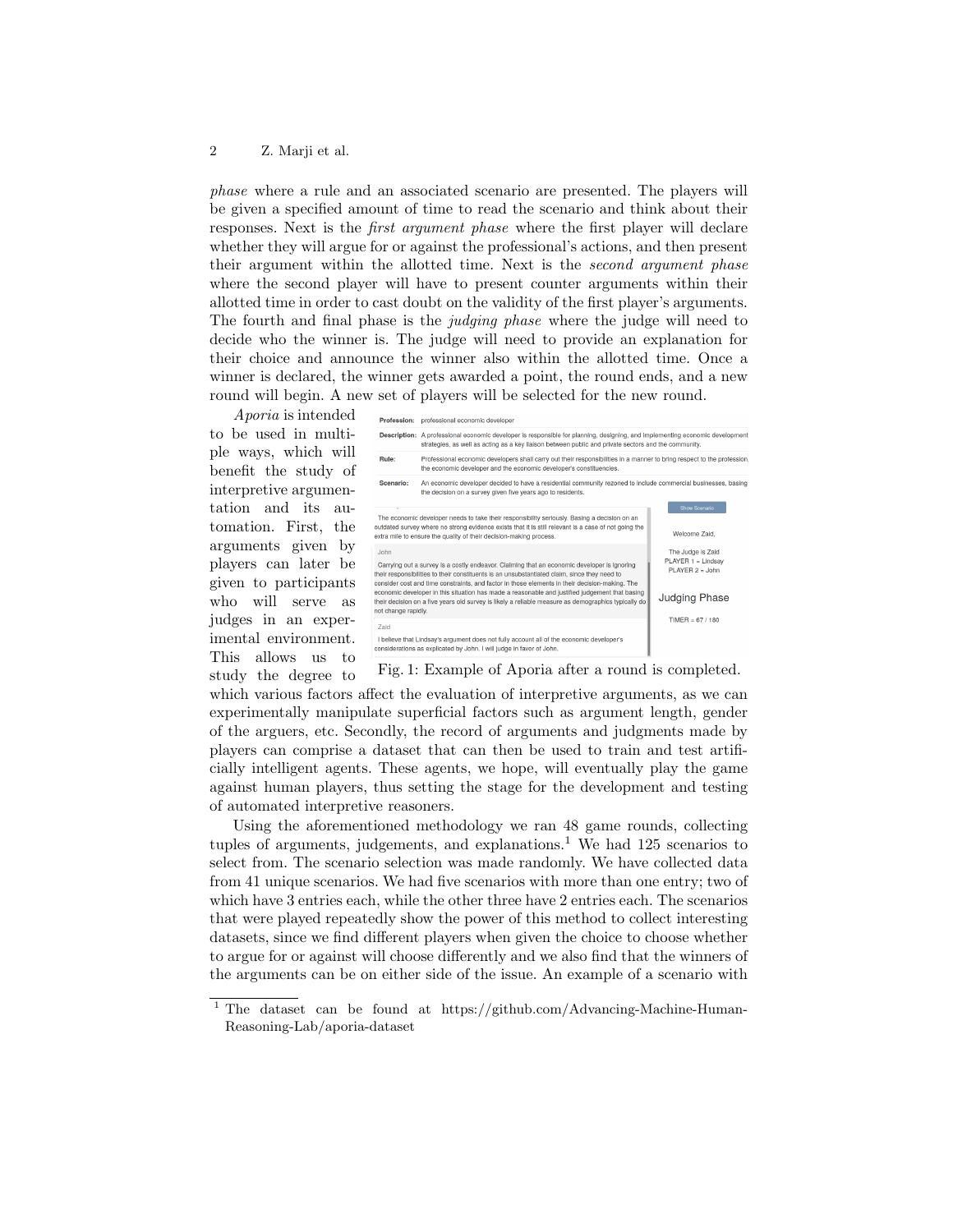multiple entries is shown below. Note how the two game rounds in that example show the the possibility of different sides of the issue winning the argument when presented using different arguments.

Rule: Professional economic developers shall maintain in confidence the affairs of any client, colleague or organization and shall not disclose confidential information obtained in the course of professional activities.

Scenario: The professional economic developer agreed to meet publicly with their client at a restaurant in the downtown business district.

### Game 1:

- (Player 1 Arguing against) Meeting in a public place to discuss confidential matters seems like a very bad error in judgement. Anyone within earshot can hear them discuss the details of plans that are supposed to be confidential.
- (Player 2) While I would normally agree that, yes, meeting in a public space does seem to be an error in judgement, the scenario does seem to imply that it is the client that wished to meet in public. It could be that the client themselves is more comfortable meeting with the economic developer in a public space and that is what the developer needs to do to assure the clients comfort. So long as both are in agreement, and nothing confidential is necessarily discussed, I see no issue with maintaining the clients comfort level.
- (Judge Player 2 wins) I think Player 2's counter argument is convincing. The subject of the meeting may not be confidential and the client asked for the setting.

#### Game 2:

- (Player 1 Arguing for) The developer "agreed" to meet the client, strongly suggesting the client made the offer to meet in public. I didn't think this is a violation in any case, but the fact that the client themselves are comfortable in a public setting makes me more comfortable judging the developer to be innocent of any impropriety.
- (Player 2) The economic developer should know that conversations in a downtown restaurant can be overheard. Any comments the developer makes during the conversation will not be confidential. Regardless of the client's naivety, he should also protect the client from public disclosure.
- (Judge Player 2 wins) I agree with Player 2 that the developer should have taken the client's naivety into consideration and suggested a less public venue for the meeting.

Table 1 shows some general statistics from the dataset. We have also tested some hypotheses on the dataset in order to find out if there are any surface-level features of arguments that correlate with their persuasiveness. We analyzed two features:

- The number of words in each argument.
- The percentage of overlap between the most similar substrings of the argument and the rule that is being argued about.<sup>2</sup>

We found no correlations between word count in an argument or substring overlap percentage with the rule at hand and winning the game. First, we set the

<sup>&</sup>lt;sup>2</sup> Using Python's TheFuzz library: fuzz.partial\_ratio(argument,rule)